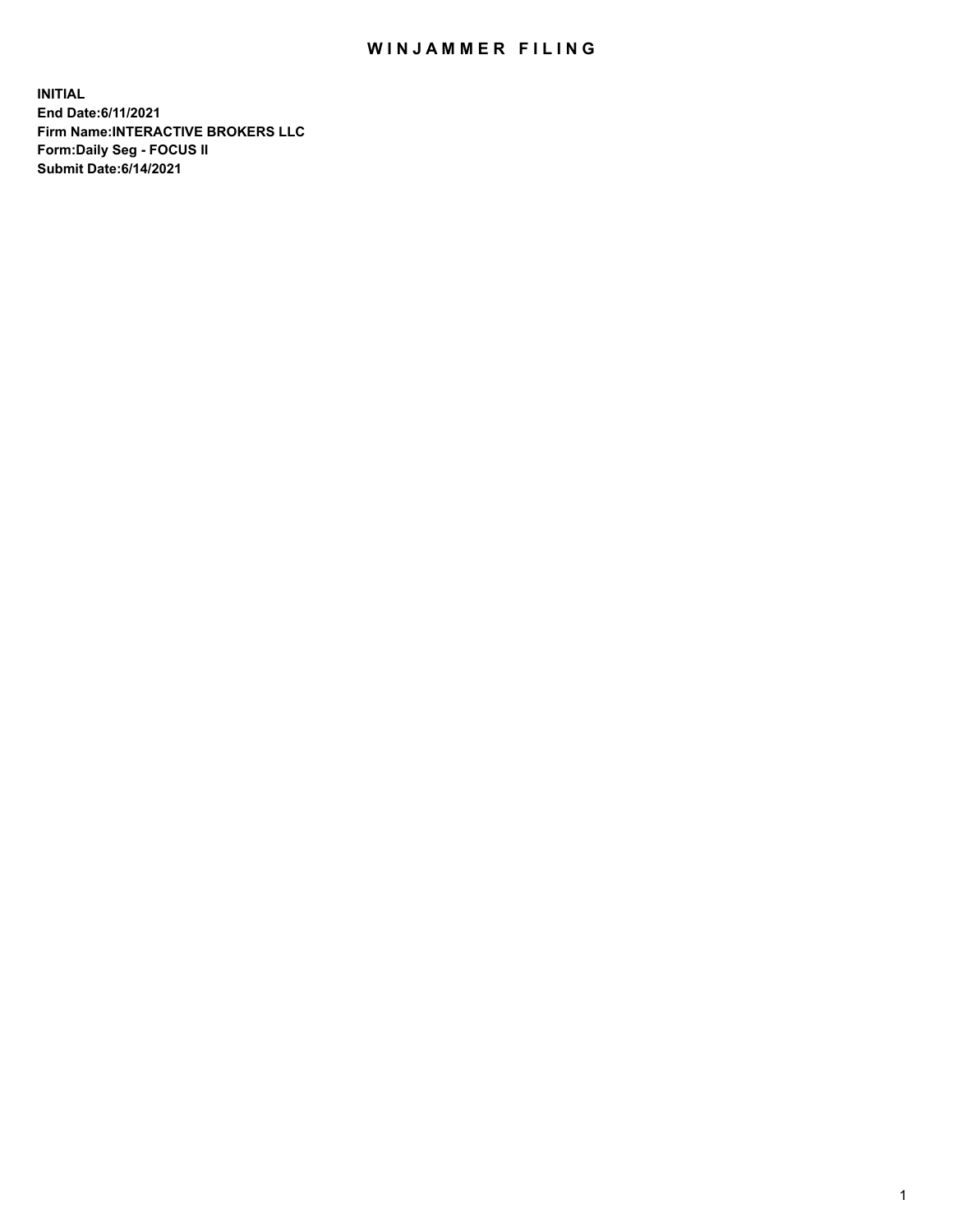**INITIAL End Date:6/11/2021 Firm Name:INTERACTIVE BROKERS LLC Form:Daily Seg - FOCUS II Submit Date:6/14/2021 Daily Segregation - Cover Page**

| Name of Company                                                                                                                                                                                                                                                                                                                | <b>INTERACTIVE BROKERS LLC</b>                                                      |
|--------------------------------------------------------------------------------------------------------------------------------------------------------------------------------------------------------------------------------------------------------------------------------------------------------------------------------|-------------------------------------------------------------------------------------|
| <b>Contact Name</b>                                                                                                                                                                                                                                                                                                            | <b>James Menicucci</b>                                                              |
| <b>Contact Phone Number</b>                                                                                                                                                                                                                                                                                                    | 203-618-8085                                                                        |
| <b>Contact Email Address</b>                                                                                                                                                                                                                                                                                                   | jmenicucci@interactivebrokers.c<br>om                                               |
| FCM's Customer Segregated Funds Residual Interest Target (choose one):<br>a. Minimum dollar amount: ; or<br>b. Minimum percentage of customer segregated funds required:% ; or<br>c. Dollar amount range between: and; or<br>d. Percentage range of customer segregated funds required between:% and%.                         | $\overline{\mathbf{0}}$<br>$\overline{\mathbf{0}}$<br>155,000,000 245,000,000<br>00 |
| FCM's Customer Secured Amount Funds Residual Interest Target (choose one):<br>a. Minimum dollar amount: ; or<br>b. Minimum percentage of customer secured funds required:% ; or<br>c. Dollar amount range between: and; or<br>d. Percentage range of customer secured funds required between:% and%.                           | $\overline{\mathbf{0}}$<br>$\overline{\mathbf{0}}$<br>80,000,000 120,000,000<br>00  |
| FCM's Cleared Swaps Customer Collateral Residual Interest Target (choose one):<br>a. Minimum dollar amount: ; or<br>b. Minimum percentage of cleared swaps customer collateral required:% ; or<br>c. Dollar amount range between: and; or<br>d. Percentage range of cleared swaps customer collateral required between:% and%. | $\overline{\mathbf{0}}$<br><u>0</u><br>0 <sub>0</sub><br>0 <sub>0</sub>             |

Attach supporting documents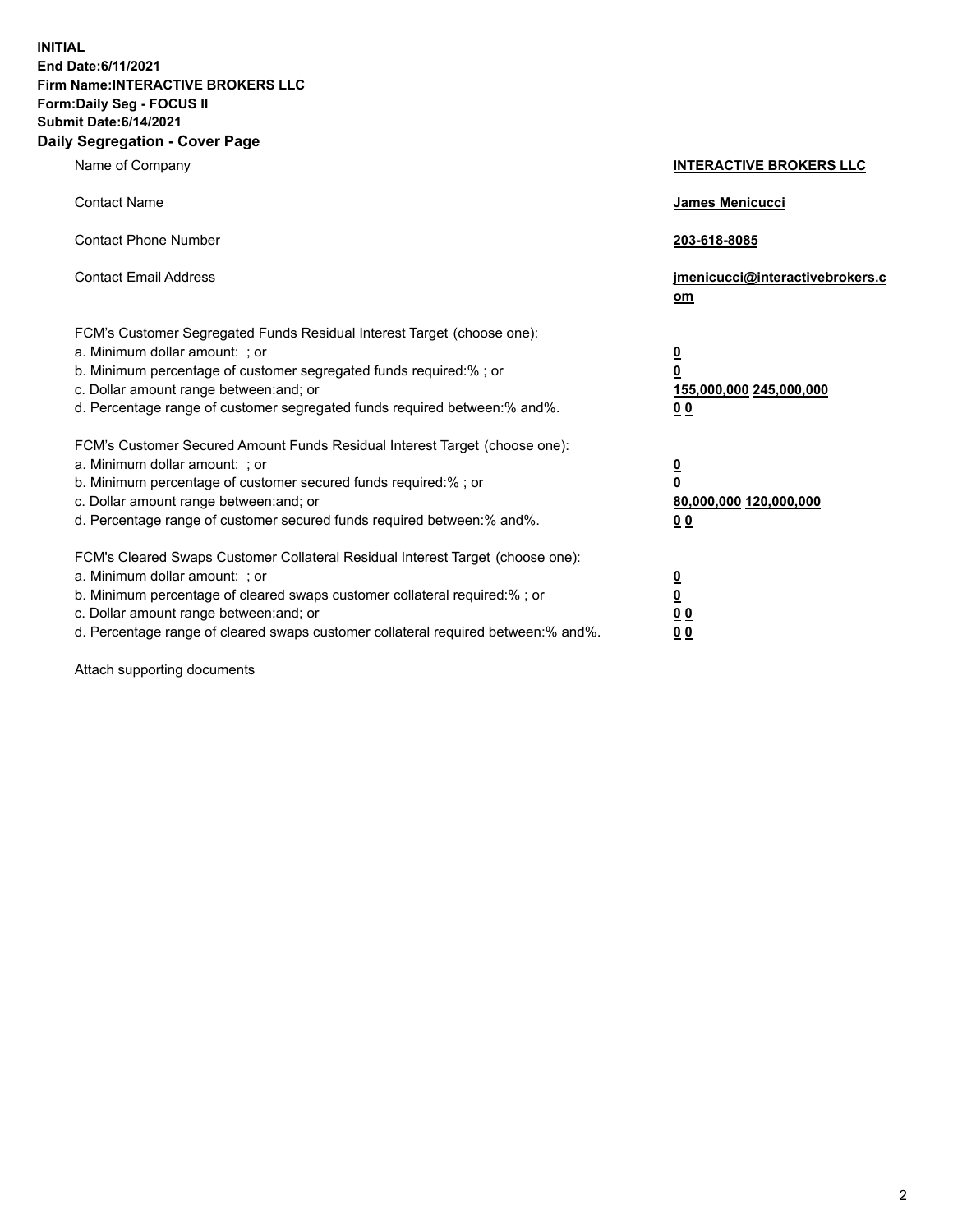## **INITIAL End Date:6/11/2021 Firm Name:INTERACTIVE BROKERS LLC Form:Daily Seg - FOCUS II Submit Date:6/14/2021 Daily Segregation - Secured Amounts**

|     | Dally Segregation - Secured Amounts                                                         |                                         |
|-----|---------------------------------------------------------------------------------------------|-----------------------------------------|
|     | Foreign Futures and Foreign Options Secured Amounts                                         |                                         |
|     | Amount required to be set aside pursuant to law, rule or regulation of a foreign            | $0$ [7305]                              |
|     | government or a rule of a self-regulatory organization authorized thereunder                |                                         |
| 1.  | Net ledger balance - Foreign Futures and Foreign Option Trading - All Customers             |                                         |
|     | A. Cash                                                                                     | 521,216,919 [7315]                      |
|     | B. Securities (at market)                                                                   | $0$ [7317]                              |
| 2.  | Net unrealized profit (loss) in open futures contracts traded on a foreign board of trade   | 8,135,483 [7325]                        |
| 3.  | Exchange traded options                                                                     |                                         |
|     | a. Market value of open option contracts purchased on a foreign board of trade              | 112,323 [7335]                          |
|     | b. Market value of open contracts granted (sold) on a foreign board of trade                | -2,197 [7337]                           |
| 4.  | Net equity (deficit) (add lines 1. 2. and 3.)                                               | 529,462,528 [7345]                      |
| 5.  | Account liquidating to a deficit and account with a debit balances - gross amount           | 4,942 [7351]                            |
|     | Less: amount offset by customer owned securities                                            | 0 [7352] 4,942 [7354]                   |
| 6.  | Amount required to be set aside as the secured amount - Net Liquidating Equity              | 529,467,470 [7355]                      |
|     | Method (add lines 4 and 5)                                                                  |                                         |
| 7.  | Greater of amount required to be set aside pursuant to foreign jurisdiction (above) or line | 529,467,470 [7360]                      |
|     | 6.                                                                                          |                                         |
|     | FUNDS DEPOSITED IN SEPARATE REGULATION 30.7 ACCOUNTS                                        |                                         |
| 1.  | Cash in banks                                                                               |                                         |
|     | A. Banks located in the United States                                                       | 65,050,793 [7500]                       |
|     | B. Other banks qualified under Regulation 30.7                                              | 0 [7520] 65,050,793 [7530]              |
| 2.  | Securities                                                                                  |                                         |
|     | A. In safekeeping with banks located in the United States                                   | 300,000,000 [7540]                      |
|     | B. In safekeeping with other banks qualified under Regulation 30.7                          | 0 [7560] 300,000,000 [7570]             |
| 3.  | Equities with registered futures commission merchants                                       |                                         |
|     | A. Cash                                                                                     | $0$ [7580]                              |
|     | <b>B.</b> Securities                                                                        | $0$ [7590]                              |
|     | C. Unrealized gain (loss) on open futures contracts                                         | $0$ [7600]                              |
|     | D. Value of long option contracts                                                           | $0$ [7610]                              |
|     | E. Value of short option contracts                                                          | 0 [7615] 0 [7620]                       |
| 4.  | Amounts held by clearing organizations of foreign boards of trade                           |                                         |
|     | A. Cash                                                                                     | $0$ [7640]                              |
|     | <b>B.</b> Securities                                                                        | $0$ [7650]                              |
|     | C. Amount due to (from) clearing organization - daily variation                             | $0$ [7660]                              |
|     | D. Value of long option contracts                                                           | $0$ [7670]                              |
|     | E. Value of short option contracts                                                          | 0 [7675] 0 [7680]                       |
| 5.  | Amounts held by members of foreign boards of trade                                          |                                         |
|     | A. Cash                                                                                     | 291,607,131 [7700]                      |
|     | <b>B.</b> Securities                                                                        | $0$ [7710]                              |
|     | C. Unrealized gain (loss) on open futures contracts                                         | $-5,001,809$ [7720]                     |
|     | D. Value of long option contracts                                                           | 112,323 [7730]                          |
|     | E. Value of short option contracts                                                          | <u>-2,197</u> [7735] 286,715,448 [7740] |
| 6.  | Amounts with other depositories designated by a foreign board of trade                      | 0 [7760]                                |
| 7.  | Segregated funds on hand                                                                    | $0$ [7765]                              |
| 8.  | Total funds in separate section 30.7 accounts                                               | 651,766,241 [7770]                      |
| 9.  | Excess (deficiency) Set Aside for Secured Amount (subtract line 7 Secured Statement         | 122,298,771 [7380]                      |
|     | Page 1 from Line 8)                                                                         |                                         |
| 10. | Management Target Amount for Excess funds in separate section 30.7 accounts                 | 80,000,000 [7780]                       |
| 11. | Excess (deficiency) funds in separate 30.7 accounts over (under) Management Target          | 42,298,771 [7785]                       |
|     |                                                                                             |                                         |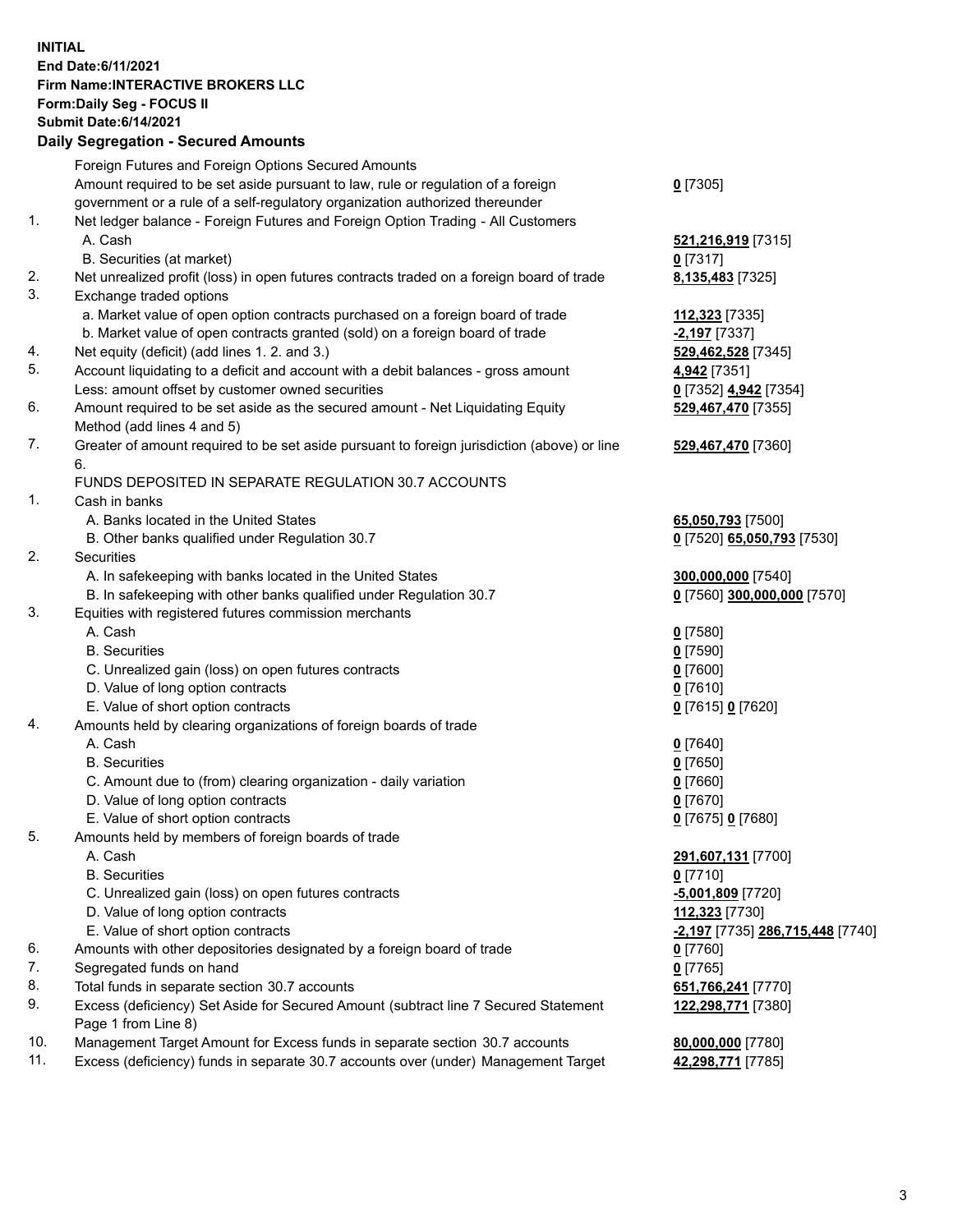**INITIAL End Date:6/11/2021 Firm Name:INTERACTIVE BROKERS LLC Form:Daily Seg - FOCUS II Submit Date:6/14/2021 Daily Segregation - Segregation Statement** SEGREGATION REQUIREMENTS(Section 4d(2) of the CEAct) 1. Net ledger balance A. Cash **6,766,053,071** [7010] B. Securities (at market) **0** [7020] 2. Net unrealized profit (loss) in open futures contracts traded on a contract market **217,675,929** [7030] 3. Exchange traded options A. Add market value of open option contracts purchased on a contract market **319,880,913** [7032] B. Deduct market value of open option contracts granted (sold) on a contract market **-235,457,592** [7033] 4. Net equity (deficit) (add lines 1, 2 and 3) **7,068,152,321** [7040] 5. Accounts liquidating to a deficit and accounts with debit balances - gross amount **1,308,494** [7045] Less: amount offset by customer securities **0** [7047] **1,308,494** [7050] 6. Amount required to be segregated (add lines 4 and 5) **7,069,460,815** [7060] FUNDS IN SEGREGATED ACCOUNTS 7. Deposited in segregated funds bank accounts A. Cash **1,582,696,844** [7070] B. Securities representing investments of customers' funds (at market) **3,239,971,000** [7080] C. Securities held for particular customers or option customers in lieu of cash (at market) **0** [7090] 8. Margins on deposit with derivatives clearing organizations of contract markets A. Cash **1,986,818,440** [7100] B. Securities representing investments of customers' funds (at market) **381,549,406** [7110] C. Securities held for particular customers or option customers in lieu of cash (at market) **0** [7120] 9. Net settlement from (to) derivatives clearing organizations of contract markets **-4,058,464** [7130] 10. Exchange traded options A. Value of open long option contracts **319,872,521** [7132] B. Value of open short option contracts **-235,532,034** [7133] 11. Net equities with other FCMs A. Net liquidating equity **0** [7140] B. Securities representing investments of customers' funds (at market) **0** [7160] C. Securities held for particular customers or option customers in lieu of cash (at market) **0** [7170] 12. Segregated funds on hand **0** [7150] 13. Total amount in segregation (add lines 7 through 12) **7,271,317,713** [7180] 14. Excess (deficiency) funds in segregation (subtract line 6 from line 13) **201,856,898** [7190] 15. Management Target Amount for Excess funds in segregation **155,000,000** [7194]

16. Excess (deficiency) funds in segregation over (under) Management Target Amount Excess

**46,856,898** [7198]